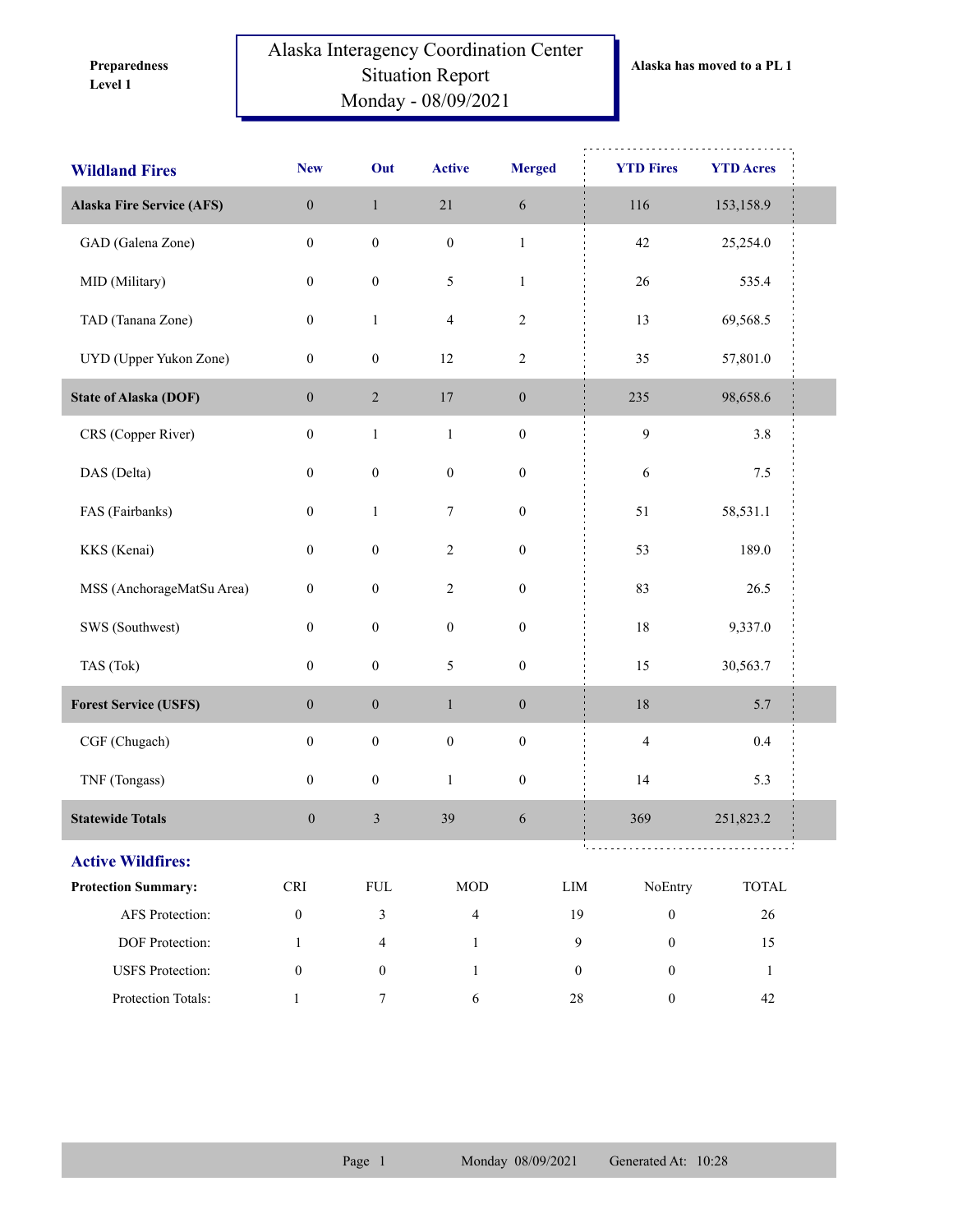## **Active Fires Status Summary**

|                         | Staffed           |                     | Unstaffed       |                     |  |  |
|-------------------------|-------------------|---------------------|-----------------|---------------------|--|--|
|                         | Contained $(S/C)$ | Uncontained $(S/U)$ | Contained (U/C) | Uncontained $(U/U)$ |  |  |
| AFS Protection:         |                   |                     |                 | 19                  |  |  |
| <b>DOF</b> Protection:  |                   |                     |                 |                     |  |  |
| <b>USFS</b> Protection: |                   |                     |                 |                     |  |  |
| Status Totals:          |                   |                     |                 | 28                  |  |  |

| <b>Active Fires Acreage Summary</b> |                        |                |  |
|-------------------------------------|------------------------|----------------|--|
|                                     | Acres                  | Acreage Change |  |
| 3 Staffed                           | 61,240.4               | 129.2          |  |
| 34 Monitor                          | 148,901.0              | 3,304.9        |  |
| 3 Out                               | 26.7                   | 0.0            |  |
| 4 Prescribed                        | 10,267.1               | 284.0          |  |
| 44 Fires                            | Total Acres: 220,435.2 |                |  |

## **Prescribed Fires**

|                                 | <b>YTD</b> Fires | <b>YTD</b> Acres | <b>New</b> | Active | Out Yesterday |
|---------------------------------|------------------|------------------|------------|--------|---------------|
| Military                        |                  | 49,849.0         |            |        |               |
| National Park Service           | ∠                | 35.0             |            |        |               |
| State of Alaska                 | 4                | 753.6            |            |        |               |
| <b>Fuels Management Totals:</b> |                  | 50,637.6         |            | 4      |               |

## **Cause Summary For All Fires (Includes Merged Fires But Not Prescribed Fires)**

|        | Human: 231       | 9,887.6 Acres   |            |
|--------|------------------|-----------------|------------|
|        | Lightning: 126   | 241,922.8 Acres |            |
|        | Undetermined: 12 |                 | 13.9 Acres |
| Total: | 369              | 251,824.3 Acres |            |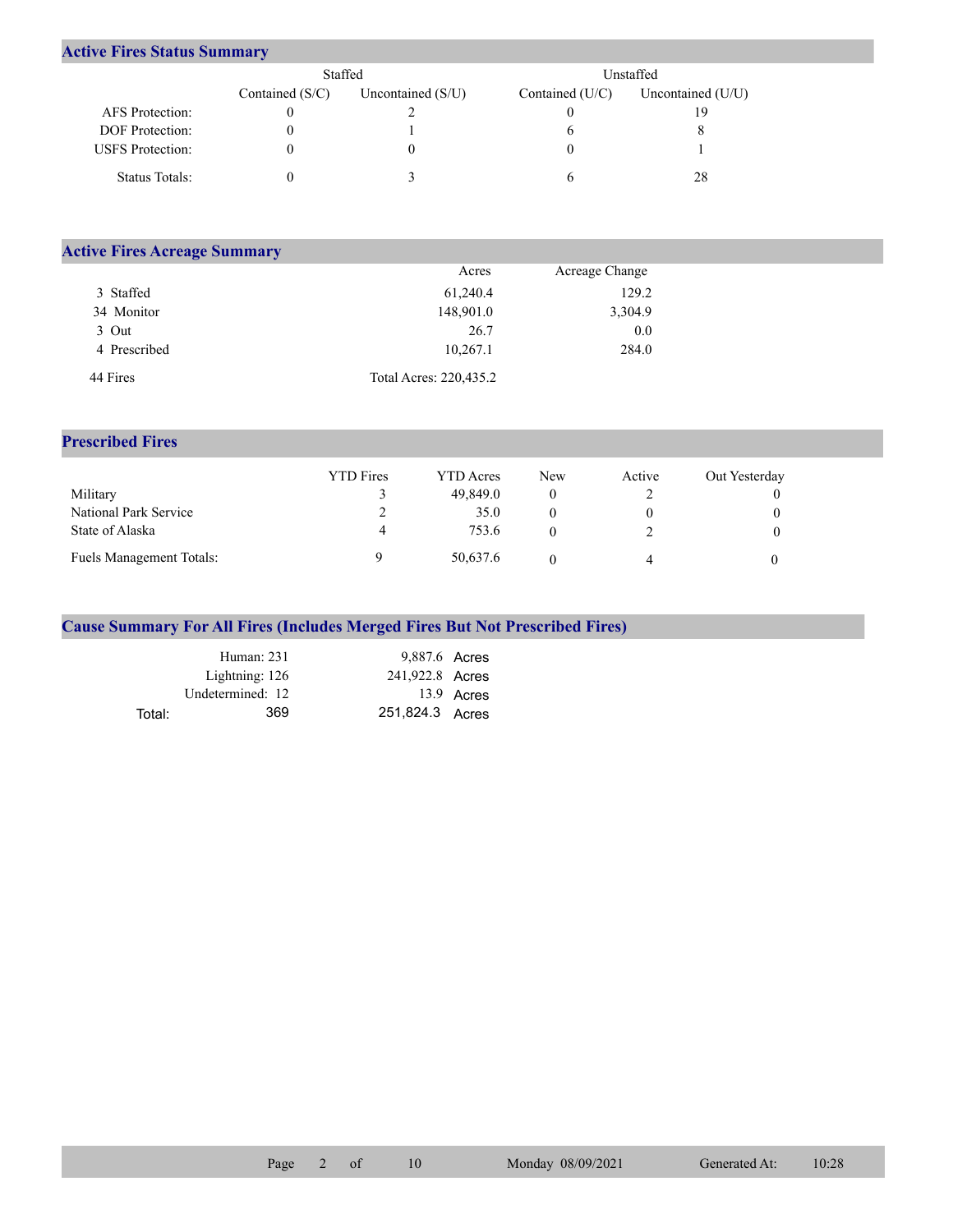| <b>Staffed</b>           | Count: $3$            |               | Acres: 61,240.4 |                                              |                | Acreage Change: 59.0 |                               |  |
|--------------------------|-----------------------|---------------|-----------------|----------------------------------------------|----------------|----------------------|-------------------------------|--|
| Daily Report From: 08/08 |                       |               |                 |                                              |                |                      | No Acreage Change Since 08/07 |  |
| N6ZA                     | Lat: $6723.1300$      | Status: S/U   |                 |                                              | Acres: 4,527.6 |                      | Option: Modified              |  |
| 132388                   | Lon: $14653.7433$     | Personnel: 28 |                 | Start Date: 07/26                            |                | Area: UYD            |                               |  |
| <b>PDN6ZA</b>            | Owner: USFWS          | Unit:         |                 | <b>AKARR-Arctic National Wildlife Refuge</b> |                |                      |                               |  |
| 388                      | Name: Discovery Creek |               |                 |                                              |                |                      | Cause: Lightning              |  |

Fire behavior today was observed to be smoldering and creeping along the perimeter. H-66HJ flew reconnaissance over the fires edge closest to the allotment to assess areas at risk. None were reported to be at risk at this time. Smoke jumpers worked on the east side of the creek while the Nanook crew worked on the west side. Fire personnel will continue their mop up operations tomorrow.

| Daily Report From: 08/08 |                    |               |                     |                | 59.0 Acreage Change Since 08/07                      |  |
|--------------------------|--------------------|---------------|---------------------|----------------|------------------------------------------------------|--|
| N6VZ                     | Lat: $6703.2683$   | Status: S/U   |                     | Acres: 2,662.8 | Option: Full                                         |  |
| 132386                   | Lon: $14555.4050$  | Personnel: 50 | Start Date: $07/25$ |                | Area: UYD                                            |  |
| <b>PDN6VZ</b>            | Owner: ANCSA       | Unit:         |                     |                | <b>AKVLN-Venetie Indian And Neets Ai Corporation</b> |  |
| 386                      | Name: Marten Creek |               |                     |                | Cause: Lightning                                     |  |

North Star crew finished work on the new indirect fuel break extending from the dump to the new runway. White Mountain T2IA crew was transported to the fire and began indirect and direct line construction beginning on the southeast corner of the fire and then working to the west. Fire bosses were utilized to check the fires spread in vicinity of the indirect portion of the line while the crews were working.

| Daily Report From: 08/08 |              |                    |               |                                        |                 |           | No Acreage Change Since 08/07 |
|--------------------------|--------------|--------------------|---------------|----------------------------------------|-----------------|-----------|-------------------------------|
| N3UW                     |              | Lat: $64\,59.4000$ | Status: S/U   |                                        | Acres: 54,050.0 |           | Option: Limited               |
| 111235                   |              | Lon: $14604.6573$  | Personnel: 16 | Start Date: 06/18                      |                 | Area: FAS |                               |
| <b>PNN3UW</b>            | Owner: State |                    |               | Unit: AKDNS-AK Dept. Natural Resources |                 |           |                               |
| 235                      |              | Name: Munson Creek |               |                                        |                 |           | Cause: Lightning              |

Fire received precipitation today. Minimal fire activity was observed. The crew will continue to check structures and set up point protection as needed.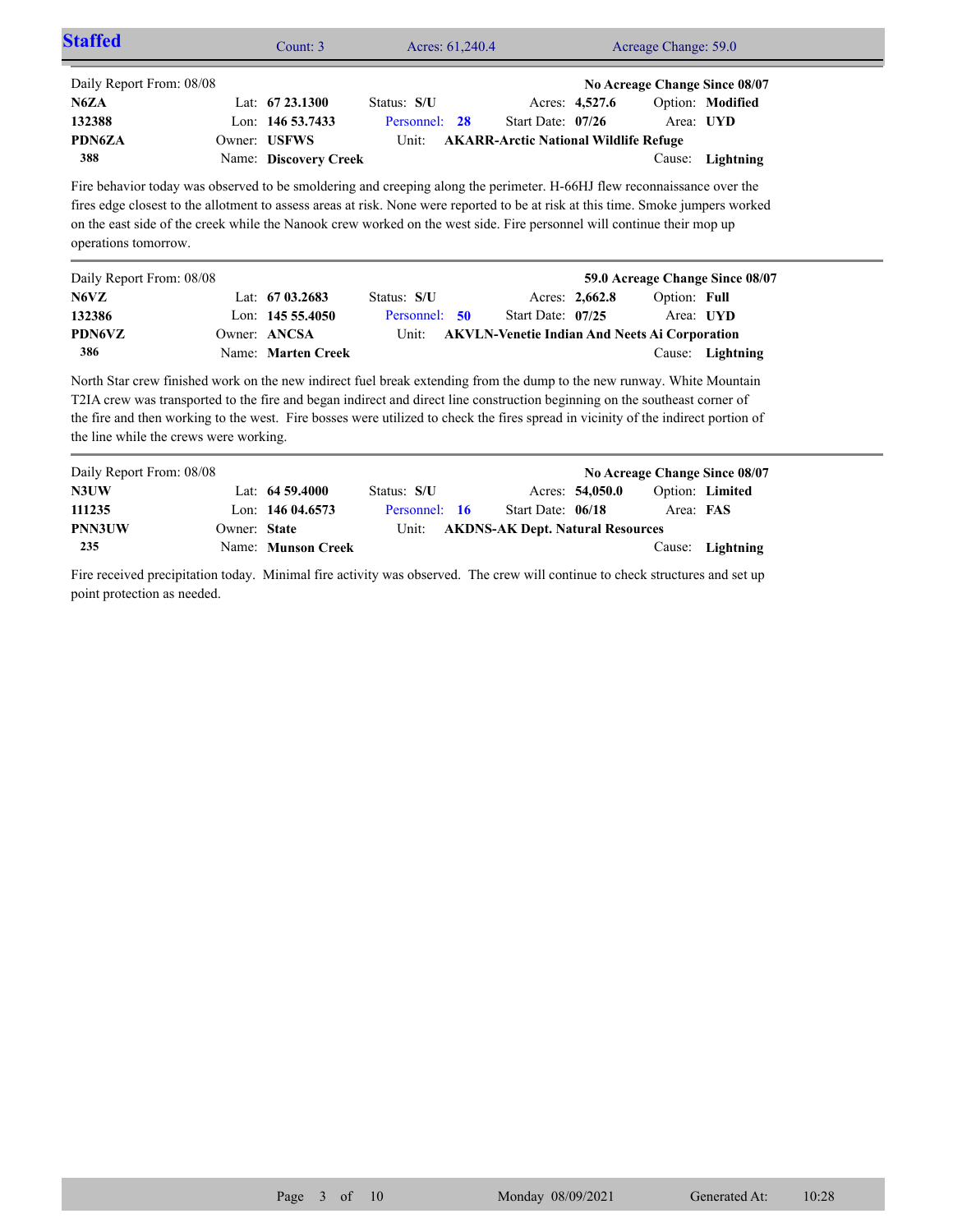|  | <b>Monitor</b><br>Acreage Change: 3,289.9<br>Acres: 148,901.0<br>Count: 34 |  |
|--|----------------------------------------------------------------------------|--|
|--|----------------------------------------------------------------------------|--|

| Last Report: 08/06       |              |                      |             | No Acreage Change Since 08/05                                                                                      |
|--------------------------|--------------|----------------------|-------------|--------------------------------------------------------------------------------------------------------------------|
|                          |              | Lat: 61 50.6883      | Status: U/C | Option: Full<br>Acres: $0.5$                                                                                       |
| 101420                   |              | Lon: 150 44.9817     |             | Start Date: 08/05<br>Area: MSS                                                                                     |
|                          | Owner: State |                      | Unit:       | <b>AKDNS-AK Dept. Natural Resources</b>                                                                            |
| 420                      |              | Name: Ringler        |             | Undetermined<br>Cause:                                                                                             |
| Last Report: 08/06       |              |                      |             | No Acreage Change Since 08/05                                                                                      |
| N7YP                     |              | Lat: $6202.9750$     | Status: U/C | Acres: $0.1$<br>Option: Modified                                                                                   |
| 114417                   |              | Lon: 145 11.3467     |             | Start Date: 08/05<br>Area: CRS                                                                                     |
| <b>PNN7YP</b>            |              | Owner: ANCSA         | Unit:       | <b>AKAHN-Ahtna, Incorporated</b>                                                                                   |
| 417                      |              | Name: Klawasi        |             | Undetermined<br>Cause:                                                                                             |
| Last Report: 08/06       |              |                      |             | No Acreage Change Since 08/05                                                                                      |
| N7WD                     |              | Lat: 64 57.5950      | Status: U/U | Acres: 40.0<br>Option: Modified                                                                                    |
|                          |              | Lon: $141\,26.9333$  |             | Start Date: 08/05<br>Area: UYD                                                                                     |
|                          | Owner: NPS   |                      | Unit:       | <b>AKYCP-Yukon-Charley Rivers National Preserve</b>                                                                |
| 416                      |              | Name: Big Boulder    |             | Cause: Lightning                                                                                                   |
| Last Report: 08/04       |              |                      |             | 0.1 Acreage On 08/04                                                                                               |
| N7UU                     |              | Lat: $5543.3350$     | Status: U/U | Acres: $0.1$<br>Option: Modified                                                                                   |
| 000415                   |              | Lon: $13321.0000$    |             | Area: TNF<br>Start Date: 08/04                                                                                     |
| P0N7UU                   | Owner: USFS  |                      | Unit:       | <b>AKTNF-Tongass National Forest</b>                                                                               |
| 415                      |              | Name: Nossuk Bay     |             | Undetermined<br>Cause:                                                                                             |
| Last Report: 08/05       |              |                      |             | 15.0 Acreage Change Since 08/04                                                                                    |
| N7UV                     |              | Lat: 63 56.8283      | Status: U/U | Acres: 100.0<br>Option: Limited                                                                                    |
|                          |              | Lon: 146 26.9150     |             | Start Date: 08/04<br>Area: MID                                                                                     |
|                          | Owner: DOD   |                      | Unit:       | <b>AKFWQ-Fort Wainwright, Donnelly TA</b>                                                                          |
| 414                      |              | Name: Delta 10       |             | Cause: Human                                                                                                       |
| Last Report: 08/04       |              |                      |             | 8.0 Acreage Change Since 08/03                                                                                     |
| <b>N7Q8</b>              |              | Lat: 63 57.2520      | Status: U/U | Option: Limited<br>Acres: 10.0                                                                                     |
|                          |              | Lon: $146$ 17.2020   |             | Start Date: 08/03<br>Area: MID                                                                                     |
|                          | Owner: DOD   |                      | Unit:       | <b>AKFWQ-Fort Wainwright, Donnelly TA</b>                                                                          |
| 406                      |              | Name: Delta Creek 8  |             | Cause: Human                                                                                                       |
| Daily Report From: 08/08 |              |                      |             | No Acreage Change Since 08/06                                                                                      |
| N7Q3                     |              | Lat: 66 14.8717      | Status: U/U | Option: Limited<br>Acres: 300.0                                                                                    |
|                          |              | Lon: 142 24,2467     |             | Start Date: 08/03<br>Area: UYD                                                                                     |
|                          |              | Owner: USFWS         | Unit:       | <b>AKYFR-Yukon Flats National Wildlife Refuge</b>                                                                  |
| 405                      |              | Name: Whitefish Lake |             | Cause: Lightning                                                                                                   |
| reported.                |              |                      |             | N-9011N flew reconnaissance over the fire and reported it to be 30% active, creeping and smoldering. No growth was |
| Last Report: 08/06       |              |                      |             | No Acreage Change Since 08/05                                                                                      |
| N7JZ                     |              | Lat: 62 42.0500      | Status: U/U | Acres: $1.3$<br>Option: Full                                                                                       |
| 113401                   |              | Lon: 141 12.0450     |             | Start Date: 08/01<br>Area: TAS                                                                                     |
| PNN7JZ                   |              | Owner: USFWS         | Unit:       | <b>AKTER-Tetlin National Wildlife Refuge</b>                                                                       |

Name: **Glacier Hill**

**401**

Cause: **Lightning**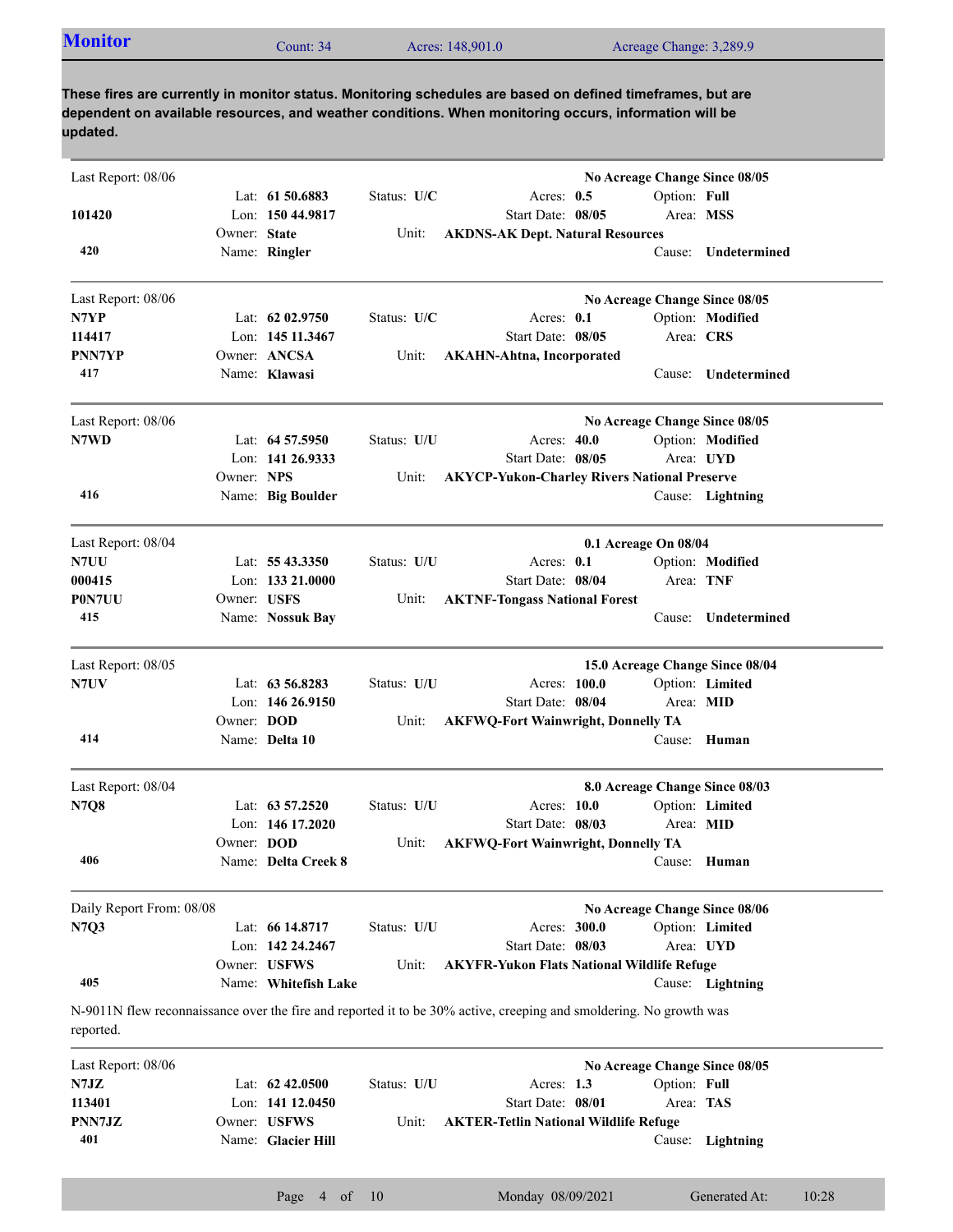|                                                                                                                                                                                                                                                                       |                   | Count: 34             |             | Acres: 148,901.0                                  |            |                | Acreage Change: 3,289.9       |                                  |
|-----------------------------------------------------------------------------------------------------------------------------------------------------------------------------------------------------------------------------------------------------------------------|-------------------|-----------------------|-------------|---------------------------------------------------|------------|----------------|-------------------------------|----------------------------------|
| These fires are currently in monitor status. Monitoring schedules are based on defined timeframes, but are<br>dependent on available resources, and weather conditions. When monitoring occurs, information will be<br>updated.                                       |                   |                       |             |                                                   |            |                |                               |                                  |
| Last Report: 08/06                                                                                                                                                                                                                                                    |                   |                       |             |                                                   |            |                |                               | 129.4 Acreage Change Since 08/05 |
| N7HR                                                                                                                                                                                                                                                                  |                   | Lat: 65 17.9700       | Status: U/U |                                                   |            | Acres: 787.8   |                               | Option: Limited                  |
|                                                                                                                                                                                                                                                                       |                   | Lon: 144 24.1983      |             | Start Date: 08/01                                 |            |                |                               | Area: UYD                        |
|                                                                                                                                                                                                                                                                       | Owner: BLM        |                       | Unit:       | <b>AKEID-Eastern Interior Field Office</b>        |            |                |                               |                                  |
| 399                                                                                                                                                                                                                                                                   |                   | Name: South Fork      |             |                                                   |            |                |                               | Cause: Lightning                 |
| Daily Report From: 08/08                                                                                                                                                                                                                                              |                   |                       |             |                                                   |            |                |                               | 250.0 Acreage Change Since 08/04 |
| N7GQ                                                                                                                                                                                                                                                                  |                   | Lat: 64 52.7167       | Status: U/U |                                                   |            | Acres: 2,750.0 |                               | Option: Limited                  |
| 111397                                                                                                                                                                                                                                                                |                   | Lon: 145 12.6967      |             | Start Date: 07/31                                 |            |                | Area: FAS                     |                                  |
|                                                                                                                                                                                                                                                                       | Owner: State      |                       | Unit:       | <b>AKDNS-AK Dept. Natural Resources</b>           |            |                |                               |                                  |
| 397                                                                                                                                                                                                                                                                   |                   | Name: Salcha River 2  |             |                                                   |            |                |                               | Cause: Lightning                 |
| Fire was flown today and minimal activity was observed. The fire is estimated to have grown by 250 acres in last few days.                                                                                                                                            |                   |                       |             |                                                   |            |                |                               |                                  |
| Last Report: 07/28                                                                                                                                                                                                                                                    |                   |                       |             |                                                   |            |                | No Acreage Change Since 07/27 |                                  |
| N62J                                                                                                                                                                                                                                                                  |                   | Lat: $6031.2350$      | Status: U/C |                                                   | Acres: 0.1 |                | Option: Full                  |                                  |
| 103390                                                                                                                                                                                                                                                                |                   | Lon: 150 11.5080      |             | Start Date: 07/27                                 |            |                |                               | Area: <b>KKS</b>                 |
|                                                                                                                                                                                                                                                                       |                   | Owner: USFWS          | Unit:       | <b>AKKNR-Kenai National Wildlife Refuge</b>       |            |                |                               |                                  |
| 390                                                                                                                                                                                                                                                                   |                   | Name: Mile Post 61.5  |             |                                                   |            |                |                               | Cause: Human                     |
|                                                                                                                                                                                                                                                                       |                   |                       |             |                                                   |            |                |                               | No Acreage Change Since 08/07    |
|                                                                                                                                                                                                                                                                       |                   |                       |             |                                                   |            |                |                               |                                  |
|                                                                                                                                                                                                                                                                       |                   | Lat: $6640.6350$      | Status: U/U |                                                   |            | Acres: 1,478.3 |                               | Option: Limited                  |
|                                                                                                                                                                                                                                                                       |                   | Lon: $14659.9700$     |             | Start Date: 07/24                                 |            |                |                               | Area: UYD                        |
|                                                                                                                                                                                                                                                                       |                   | Owner: USFWS          | Unit:       | <b>AKYFR-Yukon Flats National Wildlife Refuge</b> |            |                |                               |                                  |
| Daily Report From: 08/08<br>N6TD<br><b>PDN6TD</b><br>382                                                                                                                                                                                                              |                   | Name: Twentyfour Mile |             |                                                   |            |                |                               | Cause: Lightning                 |
| Agency aircraft N9011N flew detection over the fire reporting it to be 60 % active with no significant growth and a moderate<br>rate of spread. The fire was reported to be smoldering and creeping in a mix of white spruce, black spruce, hardwoods, and<br>tundra. |                   |                       |             |                                                   |            |                |                               |                                  |
| Last Report: 08/04                                                                                                                                                                                                                                                    |                   |                       |             |                                                   |            |                | No Acreage Change Since 08/01 |                                  |
|                                                                                                                                                                                                                                                                       |                   | Lat: 65 37.0150       | Status: U/U |                                                   |            | Acres: 25.3    |                               | Option: Limited                  |
|                                                                                                                                                                                                                                                                       |                   | Lon: 147 43.7467      |             | Start Date: 07/23                                 |            |                |                               | Area: UYD                        |
|                                                                                                                                                                                                                                                                       | Owner: <b>BLM</b> |                       | Unit:       | <b>AKEID-Eastern Interior Field Office</b>        |            |                |                               |                                  |
| 376                                                                                                                                                                                                                                                                   |                   | Name: Lost Horizon    |             |                                                   |            |                |                               | Cause: Lightning                 |
| N6QQ<br>Last Report: 08/01                                                                                                                                                                                                                                            |                   |                       |             |                                                   |            |                | No Acreage Change Since 07/24 |                                  |
|                                                                                                                                                                                                                                                                       |                   | Lat: 65 14.0300       | Status: U/U |                                                   | Acres: 2.0 |                |                               | Option: Modified                 |
|                                                                                                                                                                                                                                                                       |                   | Lon: 148 51.3267      |             | Start Date: 07/22                                 |            |                | Area: TAD                     |                                  |
|                                                                                                                                                                                                                                                                       | Owner: State      |                       | Unit:       | <b>AKDNS-AK Dept. Natural Resources</b>           |            |                |                               |                                  |
| 374                                                                                                                                                                                                                                                                   |                   | Name: Twin Creek      |             |                                                   |            |                |                               | Cause: Lightning                 |
|                                                                                                                                                                                                                                                                       |                   |                       |             |                                                   |            |                |                               | 952.7 Acreage Change Since 08/06 |
| N6PN<br><b>PDN6PN</b><br>Last Report: 08/07<br><b>N6J4</b>                                                                                                                                                                                                            |                   | Lat: 65 20.1167       | Status: U/U |                                                   |            | Acres: 1,300.0 |                               | Option: Limited                  |
|                                                                                                                                                                                                                                                                       |                   | Lon: 141 34.7283      |             | Start Date: 07/21                                 |            |                |                               | Area: UYD                        |
|                                                                                                                                                                                                                                                                       |                   | Owner: ANCSA          | Unit:       | <b>AKDYN-Doyon, Limited</b>                       |            |                |                               |                                  |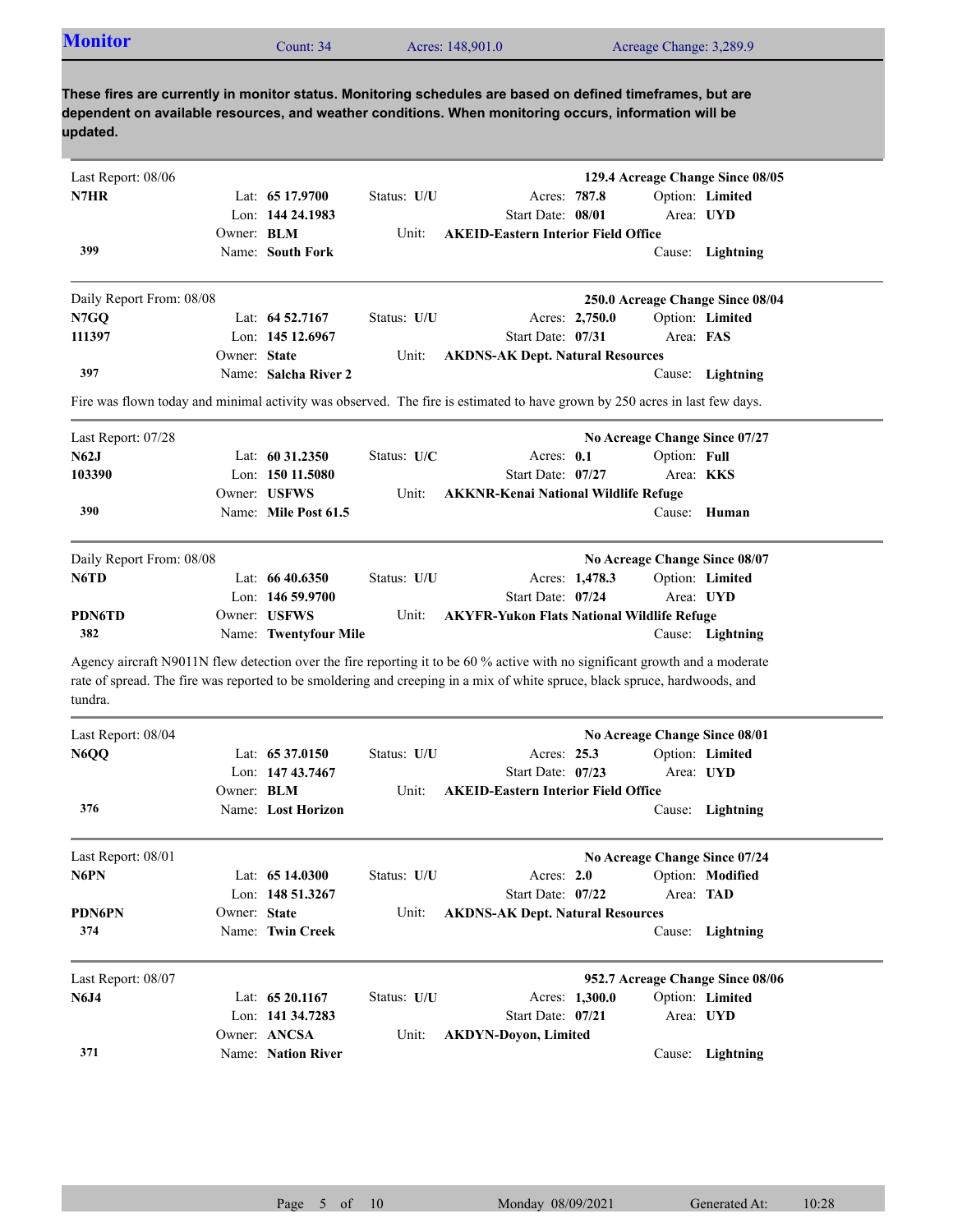| <b>Monitor</b> | Count: 34 | Acres: 148,901.0 | Acreage Change: 3,289.9 |  |
|----------------|-----------|------------------|-------------------------|--|
|----------------|-----------|------------------|-------------------------|--|

| Last Report: 08/06                                             |                   |                      |             |                                                     | No Acreage Change Since 08/04 |                                    |
|----------------------------------------------------------------|-------------------|----------------------|-------------|-----------------------------------------------------|-------------------------------|------------------------------------|
| <b>N6J3</b>                                                    |                   | Lat: 65 17.5267      | Status: U/U | Acres: $5.3$                                        |                               | Option: Limited                    |
|                                                                |                   | Lon: 141 35.1417     |             | Start Date: 07/21                                   |                               | Area: UYD                          |
|                                                                | Owner: NPS        |                      | Unit:       | <b>AKYCP-Yukon-Charley Rivers National Preserve</b> |                               |                                    |
| 370                                                            |                   | Name: Hard Luck      |             |                                                     |                               | Cause: Lightning                   |
| Last Report: 08/03                                             |                   |                      |             |                                                     | No Acreage Change Since 07/21 |                                    |
| <b>N6J2</b>                                                    |                   | Lat: 63 57.8267      | Status: U/U | Acres: 0.1                                          |                               | Option: Limited                    |
|                                                                |                   | Lon: 146 19.4517     |             | Start Date: 07/21                                   | Area: MID                     |                                    |
|                                                                | Owner: DOD        |                      | Unit:       | <b>AKFWQ-Fort Wainwright, Donnelly TA</b>           |                               |                                    |
| 369                                                            |                   | Name: Delta Creek 7  |             |                                                     |                               | Cause: Human                       |
| Daily Report From: 08/08                                       |                   |                      |             |                                                     | No Acreage Change Since 08/07 |                                    |
| N6JK                                                           |                   | Lat: $62\,37.6400$   | Status: U/U | Acres: 30,163.1                                     |                               | Option: Limited                    |
| 113366                                                         |                   | Lon: $14206.5800$    |             | Start Date: 07/21                                   | Area: TAS                     |                                    |
| PNN6JK                                                         |                   | Owner: USFWS         | Unit:       | <b>AKTER-Tetlin National Wildlife Refuge</b>        |                               |                                    |
| 366                                                            |                   | Name: Black Hills    |             |                                                     |                               | Cause: Lightning                   |
| Fire was flown today and no significant activity was observed. |                   |                      |             |                                                     |                               |                                    |
| Last Report: 08/05                                             |                   |                      |             |                                                     | No Acreage Change Since 08/03 |                                    |
| N6GA                                                           |                   | Lat: $64\,41.7533$   | Status: U/U | Acres: 19.1                                         |                               | Option: Limited                    |
|                                                                |                   | Lon: 146 35.0633     |             | Start Date: 07/20                                   | Area: MID                     |                                    |
|                                                                | Owner: DOD        |                      | Unit:       | <b>AKFWQ-Fort Wainwright, Yukon TA</b>              |                               |                                    |
| 362                                                            |                   | Name: Stuart Creek 2 |             |                                                     |                               | Cause: Human                       |
| Last Report: 07/11                                             |                   |                      |             |                                                     | 1.0 Acreage On 07/11          |                                    |
| <b>N5X1</b>                                                    |                   | Lat: $6405.6050$     | Status: U/U | Acres: $1.0$                                        |                               | Option: Limited                    |
| 111338                                                         |                   | Lon: 148 45.3880     |             | Start Date: 07/11                                   | Area: FAS                     |                                    |
|                                                                | Owner: State      |                      | Unit:       | <b>AKDNS-AK Dept. Natural Resources</b>             |                               |                                    |
| 338                                                            |                   | Name: Iron Creek #2  |             |                                                     |                               | Cause: Human                       |
| Last Report: 07/29                                             |                   |                      |             |                                                     | No Acreage Change Since 07/26 |                                    |
| N <sub>4FP</sub>                                               |                   | Lat: $64\,58.1800$   | Status: U/U | Acres: 1,373.9                                      |                               | Option: Limited                    |
|                                                                |                   | Lon: 143 41.8450     |             | Start Date: 07/01                                   |                               | Area: UYD                          |
| PDN4FP                                                         | Owner: NPS        |                      | Unit:       | <b>AKYCP-Yukon-Charley Rivers National Preserve</b> |                               |                                    |
| 309                                                            |                   | Name: Crescent Creek |             |                                                     |                               | Cause: Lightning                   |
| Last Report: 08/05                                             |                   |                      |             |                                                     | No Acreage Change Since 08/03 |                                    |
| N4FM                                                           |                   | Lat: $64\,42.7150$   | Status: U/U | Acres: 278.7                                        |                               | Option: Limited                    |
|                                                                |                   | Lon: 146 32.7233     |             | Start Date: 07/01                                   |                               | Area: MID                          |
| PDN4FM                                                         | Owner: DOD        |                      | Unit:       | <b>AKFWQ-Fort Wainwright, Yukon TA</b>              |                               |                                    |
| 308                                                            |                   | Name: Stuart Creek   |             |                                                     | Cause:                        | Human                              |
| Last Report: 08/04                                             |                   |                      |             |                                                     |                               | 1,933.5 Acreage Change Since 07/26 |
| N3V3                                                           |                   | Lat: $63\,51.0600$   | Status: U/U | Acres: 16,382.9                                     |                               | Option: Limited                    |
|                                                                |                   | Lon: 153 04.6200     |             | Start Date: 06/25                                   |                               | Area: TAD                          |
| PDN3V3                                                         | Owner: <b>BLM</b> |                      | Unit:       | <b>AKADD-Anchorage Field Office</b>                 |                               |                                    |
| 290                                                            |                   | Name: Sischu         |             |                                                     |                               | Cause: Lightning                   |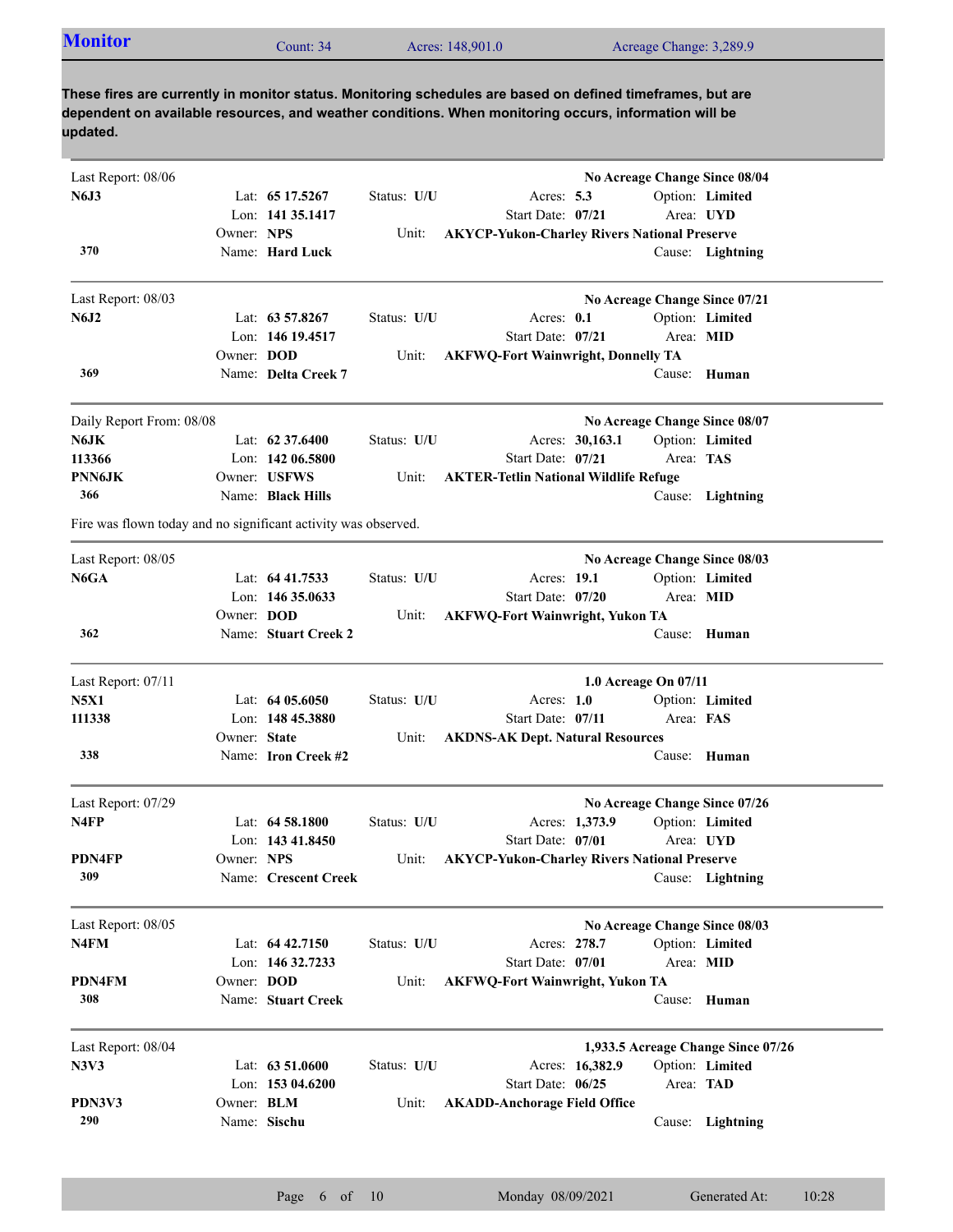| <b>Monitor</b> | Count: 34 | Acres: 148,901.0 | Acreage Change: 3,289.9 |
|----------------|-----------|------------------|-------------------------|

| Last Report: 08/06       |              |                           |             |                                                     |                 |              | No Acreage Change Since 08/05 |  |
|--------------------------|--------------|---------------------------|-------------|-----------------------------------------------------|-----------------|--------------|-------------------------------|--|
| <b>N24S</b>              |              | Lat: 65 13.3050           | Status: U/U |                                                     | Acres: 39,952.8 |              | Option: Limited               |  |
| 132223                   |              | Lon: $142,54,3650$        |             | Start Date: 06/17                                   |                 | Area: UYD    |                               |  |
| PDN24S                   | Owner: NPS   |                           | Unit:       | <b>AKYCP-Yukon-Charley Rivers National Preserve</b> |                 |              |                               |  |
| 223                      |              | Name: Cultas Creek        |             |                                                     |                 |              | Cause: Lightning              |  |
| Last Report: 07/04       |              |                           |             |                                                     |                 |              | No Acreage Change Since 07/02 |  |
| N24X                     |              | Lat: $63\,34.4570$        | Status: U/U | Acres: 215.8                                        |                 |              | Option: Limited               |  |
| 113209                   |              | Lon: 141 53.1550          |             | Start Date: 06/16                                   |                 | Area: TAS    |                               |  |
|                          | Owner: State |                           | Unit:       | <b>AKDNS-AK Dept. Natural Resources</b>             |                 |              |                               |  |
| 209                      |              | Name: Dennison Fork       |             |                                                     |                 |              | Cause: Lightning              |  |
| Last Report: 06/23       |              |                           |             |                                                     |                 |              | No Acreage Change Since 06/19 |  |
| N24W                     |              | Lat: 63 43.7920           | Status: U/U | Acres: $0.5$                                        |                 |              | Option: Limited               |  |
| 113207                   |              | Lon: 142 13.3750          |             | Start Date: 06/16                                   |                 | Area: TAS    |                               |  |
|                          | Owner: State |                           | Unit:       | <b>AKDNS-AK Dept. Natural Resources</b>             |                 |              |                               |  |
| 207                      |              | Name: Logging Cabin Creek |             |                                                     |                 | Cause:       | Lightning                     |  |
| Last Report: 07/23       |              |                           |             |                                                     |                 |              | No Acreage Change Since 07/22 |  |
| <b>N2V9</b>              |              | Lat: 65 09.8000           | Status: U/C | Acres: 927.2                                        |                 | Option: Full |                               |  |
| 111196                   |              | Lon: 147 37.7317          |             | Start Date: 06/14                                   |                 | Area: FAS    |                               |  |
| PNN2V9                   | Owner: State |                           | Unit:       | <b>AKDNS-AK Dept. Natural Resources</b>             |                 |              |                               |  |
| 196                      |              | Name: Haystack            |             |                                                     |                 |              | Cause: Lightning              |  |
| Daily Report From: 08/08 |              |                           |             |                                                     |                 |              | No Acreage Change Since 08/07 |  |
| N2V0                     |              | Lat: $64\,54.4067$        | Status: U/U |                                                     | Acres: 52,382.1 | Option: Full |                               |  |
| 132195                   |              | Lon: 150 37.5233          |             | Start Date: 06/14                                   |                 | Area: TAD    |                               |  |
| PDN2V0                   |              | Owner: ANCSA              | Unit:       | <b>AKDYN-Doyon, Limited</b>                         |                 |              |                               |  |
| 195                      |              | Name: Dry Creek           |             |                                                     |                 |              | Cause: Lightning              |  |

Helicopter 405AE flew detection over the fire reporting it to have a 2% active perimeter with several pockets of smoldering in a mix of black spruce, white spruce, tundra, and hardwoods. Firefighting personnel completed the removal of preparedness equipment, hoses, and pumps from Zitz Cabin.

| Last Report: $07/01$          |              |                       |               |                                             | No Acreage Change Since 06/25 |                  |
|-------------------------------|--------------|-----------------------|---------------|---------------------------------------------|-------------------------------|------------------|
| N <sub>2</sub> R <sub>S</sub> |              | Lat: $60\,39.4540$    | Status: $U/C$ | Acres: 102.2                                |                               | Option: Limited  |
| 103180                        |              | Lon: $150\,33.4300$   |               | Start Date: $06/12$                         |                               | Area: <b>KKS</b> |
| <b>PNN2RS</b>                 |              | Owner: USFWS          | Unit:         | <b>AKKNR-Kenai National Wildlife Refuge</b> |                               |                  |
| 180                           |              | Name: Loon Lake       |               |                                             | Cause:                        | Lightning        |
| Last Report: 08/01            |              |                       |               |                                             | No Acreage Change Since 07/23 |                  |
| N2Q7                          |              | Lat: $6544.8917$      | Status: U/U   | Acres: 118.8                                |                               | Option: Limited  |
| 131176                        |              | Lon: $149\,48.3650$   |               | Start Date: $06/12$                         |                               | Area: TAD        |
| <b>PDN2O7</b>                 | Owner: State |                       | Unit:         | <b>AKDNS-AK Dept. Natural Resources</b>     |                               |                  |
| 176                           |              | Name: Crescent Island |               |                                             | Cause:                        | Human            |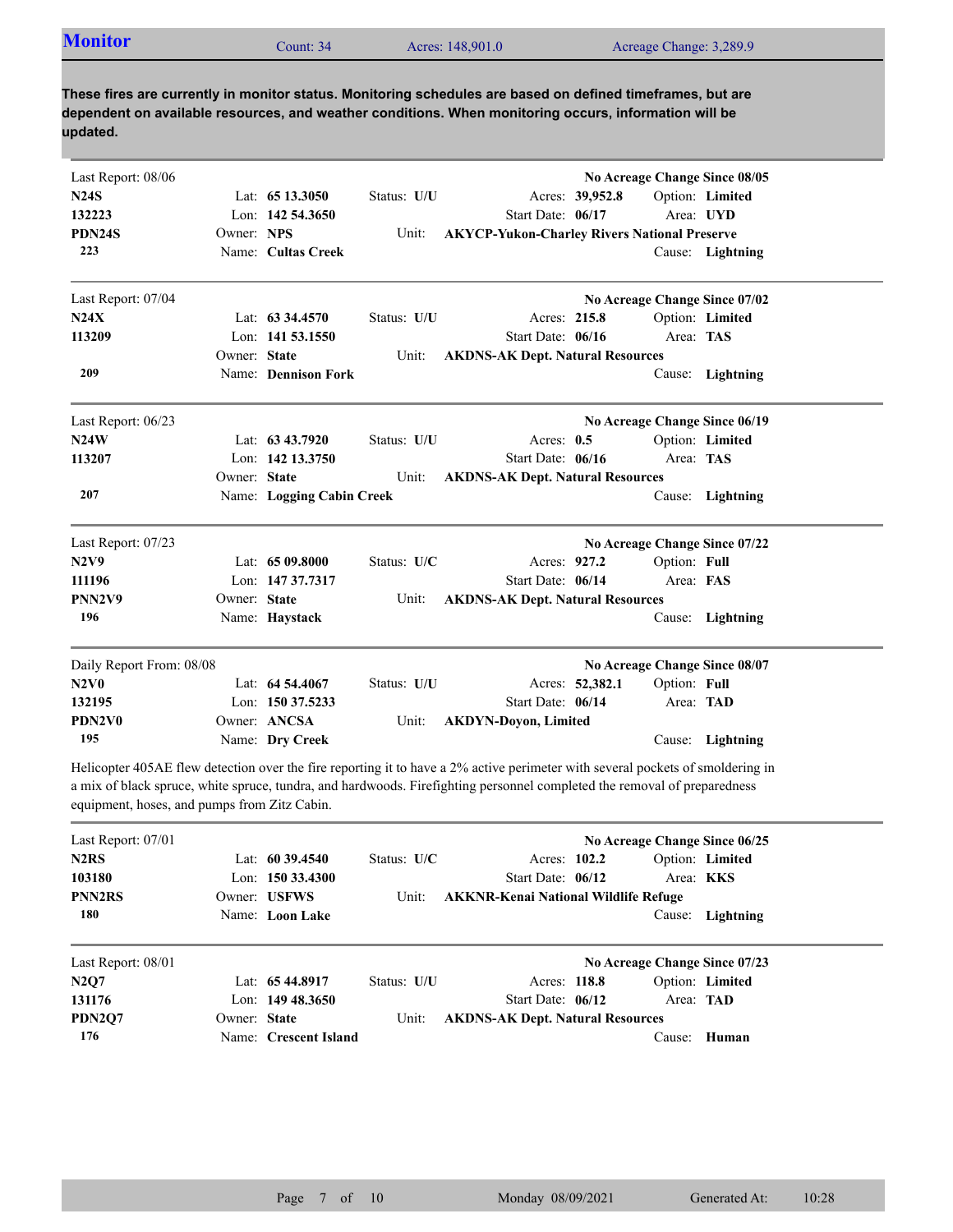| Last Report: 07/19 |                   |                                    |             |                                            | No Acreage Change Since 07/16 |                  |
|--------------------|-------------------|------------------------------------|-------------|--------------------------------------------|-------------------------------|------------------|
| N2HQ               |                   | Lat: $63\,50.6600$                 | Status: U/U | Acres: 181.7                               |                               | Option: Limited  |
| 113167             |                   | Lon: 143 01.3900                   |             | Start Date: 06/08                          | Area: TAS                     |                  |
|                    | Owner: <b>BLM</b> |                                    | Unit:       | <b>AKEID-Eastern Interior Field Office</b> |                               |                  |
| 167                |                   | Name: Wolf Creek                   |             |                                            |                               | Cause: Lightning |
| Last Report: 06/30 |                   |                                    |             |                                            | 0.1 Acreage On 06/30          |                  |
|                    |                   | Lat: $6515.8900$                   | Status: U/U | Acres: 0.1                                 |                               | Option: Limited  |
| 111162             |                   | Lon: 147 46.0900                   |             | Start Date: 06/07                          | Area: FAS                     |                  |
|                    | Owner: BLM        |                                    | Unit:       | <b>AKEID-Eastern Interior Field Office</b> |                               |                  |
| 162                |                   | Name: Pedro 2                      |             |                                            | Cause:                        | Undetermined     |
| Last Report: 06/19 |                   |                                    |             |                                            | No Acreage Change Since 05/31 |                  |
|                    |                   | Lat: 61 43.8100                    | Status: U/C | Acres: 0.1                                 |                               | Option: Critical |
| 101127             |                   | Lon: 148 55.8900                   |             | Start Date: 05/31                          | Area: MSS                     |                  |
|                    | Owner: State      |                                    | Unit:       | <b>AKDNS-AK Dept. Natural Resources</b>    |                               |                  |
| 127                |                   | Name: Jonesville Mine              |             |                                            |                               | Cause: Lightning |
| Last Report: 04/02 |                   |                                    |             |                                            | 0.1 Acreage On 04/02          |                  |
| <b>NW39</b>        |                   | Lat: 65 01.5846                    | Status: U/U | Acres: 0.1                                 |                               | Option: Modified |
|                    |                   | Lon: 141 14.8020                   |             | Start Date: 04/02                          |                               | Area: UYD        |
| PDNW39             |                   | Owner: ANCSA                       | Unit:       | <b>AKDYN-Doyon, Limited</b>                |                               |                  |
| 001                |                   | Name: Windfall Mountain Overwinter |             |                                            |                               | Cause: Lightning |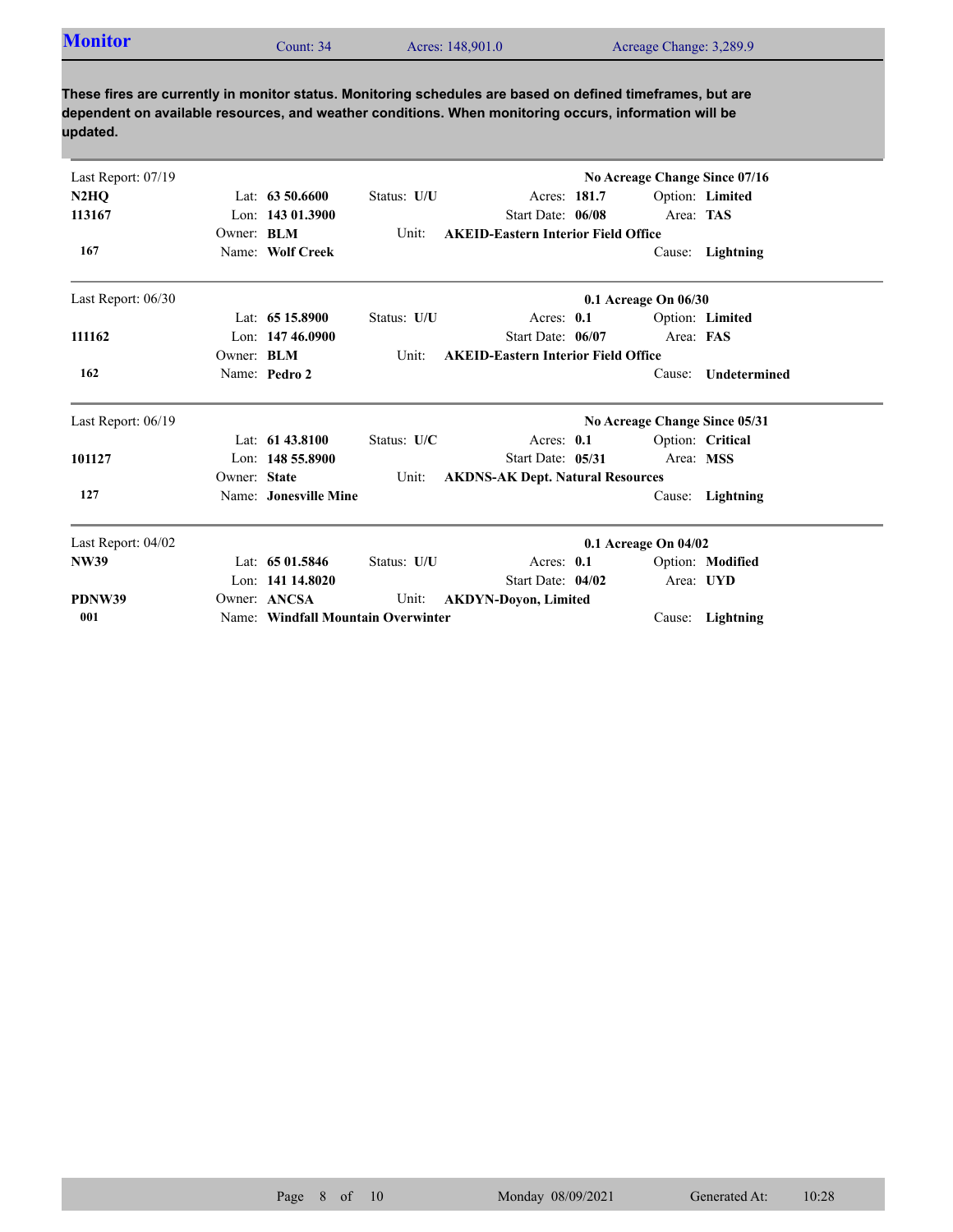| <b>Out</b>               |                                                                                                             | Count: $3$            | Acres: 26.7       |                                                | Acreage Change: 0.0           |                  |  |
|--------------------------|-------------------------------------------------------------------------------------------------------------|-----------------------|-------------------|------------------------------------------------|-------------------------------|------------------|--|
| Daily Report From: 08/08 |                                                                                                             |                       |                   |                                                | No Acreage Change Since 08/04 |                  |  |
| N7MZ                     |                                                                                                             | Lat: $64\,25.2200$    | Status: Out 08/08 | Acres: $5.0$                                   | Option: Full                  |                  |  |
| 111403                   |                                                                                                             | Lon: $14630.9000$     |                   | Start Date: 08/02                              | Area: FAS                     |                  |  |
|                          | Owner: State                                                                                                |                       | Unit:             | <b>AKDNS-AK Dept. Natural Resources</b>        |                               |                  |  |
| 403                      |                                                                                                             | Name: Redmond Creek   |                   |                                                | Cause:                        | Lightning        |  |
|                          | Fire was flown today and no activity was observed. Fire remains in monitor status.                          |                       |                   |                                                |                               |                  |  |
| Daily Report From: 08/08 |                                                                                                             |                       |                   |                                                | No Acreage Change Since 08/06 |                  |  |
| N7J2                     |                                                                                                             | Lat: $62\,43.4217$    | Status: Out 08/08 | Acres: 0.4                                     |                               | Option: Critical |  |
| 114398                   |                                                                                                             | Lon: 143 53.3633      |                   | Start Date: 08/01                              | Area: CRS                     |                  |  |
|                          |                                                                                                             | Owner: Private        | Unit:             | <b>AKPRI-Private</b>                           |                               |                  |  |
| 398                      |                                                                                                             | Name: 63.5 Tok Cutoff |                   |                                                | Cause:                        | Human            |  |
|                          | A Forestry engine crew walked and cold trailed the fire. Finding no heat or smoke, the fire was called out. |                       |                   |                                                |                               |                  |  |
| Daily Report From: 08/08 |                                                                                                             |                       |                   |                                                | No Acreage Change Since 07/26 |                  |  |
| <b>N6F8</b>              |                                                                                                             | Lat: 69 03.0018       | Status: Out 08/08 | Acres: $21.3$                                  |                               | Option: Limited  |  |
|                          |                                                                                                             | Lon: 154 19.4700      |                   | Start Date: 07/20                              | Area: TAD                     |                  |  |
|                          |                                                                                                             | Owner: ANCSA          | Unit:             | <b>AKASN-Arctic Slope Regional Corporation</b> |                               |                  |  |
| 361                      |                                                                                                             | Name: Aupuk Creek     |                   |                                                |                               | Cause: Lightning |  |

The fire was declared out.